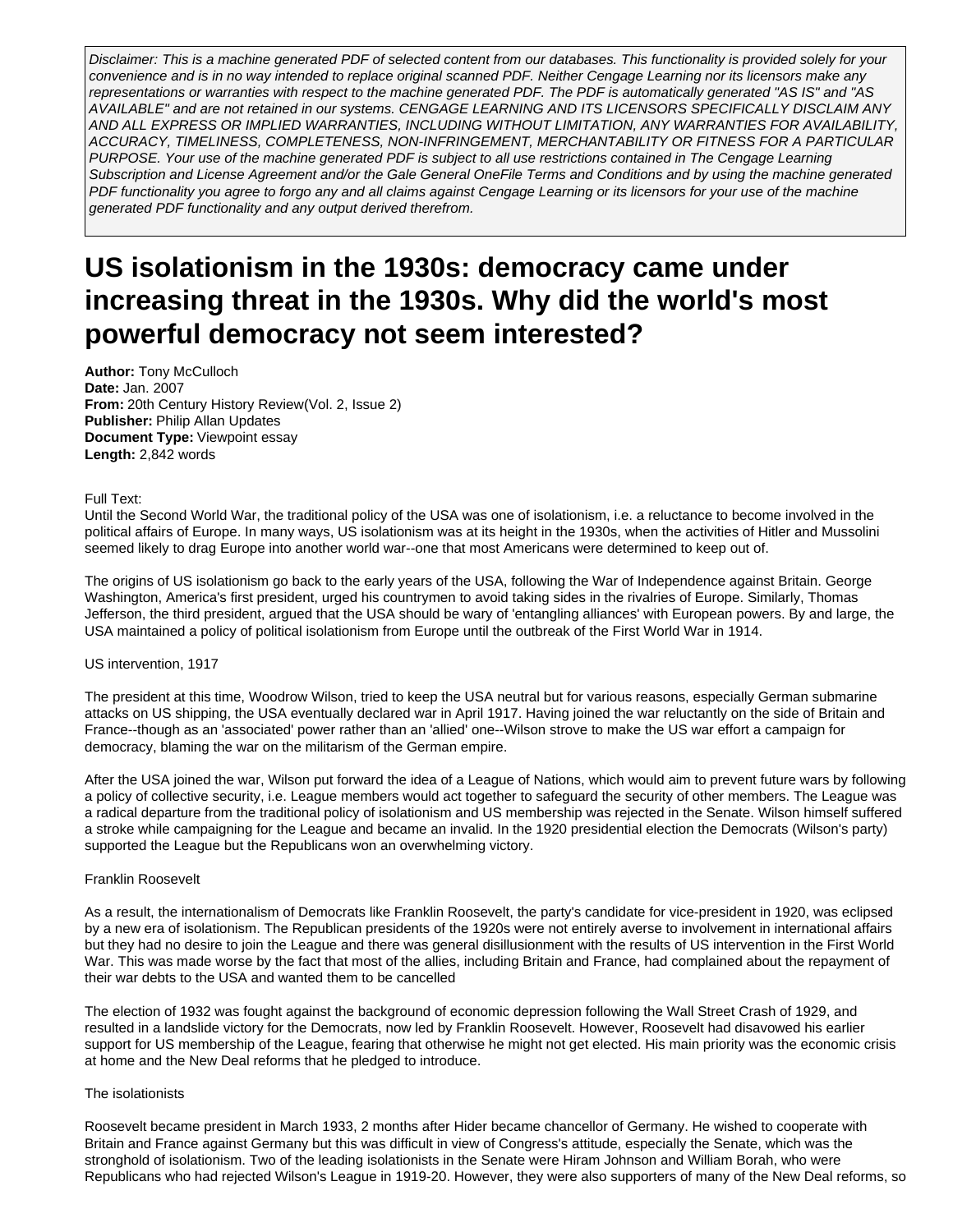Roosevelt was reluctant to oppose them.

In fact, isolationism was a broad coalition that included Democrats as well as Republicans. The centre of isolationism was the Midwest--states like Illinois, Missouri and Ohio. One of the leading isolationist newspapers was the Chicago Tribune. The Hearst press, owned by William Randolph Hearst, also supported isolationism Another leading isolationist was the 'radio priest', Father Charles Coughlin, who attracted a great deal of publicity with his attacks on the New Deal.

The isolationists argued that the USA had made a mistake entering the First World War because it had not been a war about democracy but rather about imperialism. It was felt that Britain and France were no different from Germany in this respect. Isolationists argued that the war had not benefited the ordinary US people but rather bankers and big business, especially arms dealers. In 1934, the Republican Senator Gerald Nye chaired an investigation into the sale of munitions in the First World War, which reported that US arms manufacturers had made vast profits.

Further evidence of the strength of isolationism came in January 1935 with the defeat of Roosevelt's attempt to secure US membership of the World Court. It had been expected that this would be successful as the Democrats had a large majority in the Senate. But a last-minute campaign against the court by isolationists, including Father Coughlin, led to 20 Democrats in the Senate not voting and the bill therefore fell short of the two-thirds majority it needed to pass. This was a great blow to Roosevelt and the internationalists.

## Neutrality laws

The international situation--especially in Europe--grew steadily worse in 1935. Not only was Germany rapidly rearming but Italy, led by Mussolini, sought to create an empire in Africa by invading Abyssinia (Ethiopia). In August 1935, a meeting between Italy, France and Britain failed to persuade Mussolini not to attack Abyssinia. This led Congress to pass a neutrality resolution banning the supply of 'arms, ammunition and the implements of war' to states involved in a conflict. This arms embargo, which became law on 31 August 1935, was mandatory on both sides in the event of war. It was due to expire in February 1936 but was then extended until March 1937.

Roosevelt had wanted discretionary powers over arms, ammunition and the implements of war in order to have some influence on the Italo-Abyssinian war and to be able to cooperate with the League in imposing sanctions on Italy. However, Britain and France were half-hearted in supporting sanctions and these were ended eventually. In June 1936, Roosevelt revoked his neutrality proclamation against US involvement in the war. By then Abyssinia had been defeated.

Worse was to come with the outbreak of the Spanish Civil War in July 1936. Britain and France wished to remain neutral but Germany and Italy supported the Nationalists under General Franco and Russia supported the Republicans. Roosevelt wanted more discretion to decide US policy and eventually, in May 1937, the neutrality law was amended to give the president flexibility in defining which materials could be sold to belligerents on a 'cash and carry' basis. But the arms embargo remained in force.

# Quarantine speech, 1937

Although Roosevelt had signed the neutrality laws, he had done so reluctantly. He believed that the best way of avoiding US involvement in war was to prevent war in the first place. He feared that if war broke out, the USA would eventually be dragged in, as had happened in 1917, and that his New Deal reforms would suffer. To prevent this he wanted to support Britain and France and issue a warning to Germany, Italy and Japan. To this end he made his famous Quarantine speech in October 1937 in Chicago, the heartland of American isolationism. He said that if aggressive nations ignored international laws they should be 'quarantined' by lawabiding countries.

Roosevelt's speech was heavily criticised by the isolationists. Fearful of his intentions, they rallied behind the so-called Ludlow resolution, introduced into the House of Representatives by the Democrat, Louis Ludlow, from Indiana. This said that, except in the case of invasion of the USA, Congress should be able to declare war only after the approval of a national referendum. Roosevelt strongly opposed this proposal but it was defeated in January 1938 only by a narrow margin of 209 to 188.

The European situation worsened when, in March 1938, Hitler's bid to encompass all Germans within a greater Germany led to the German Anschluss with Austria. This created a huge German-speaking state in the centre of Europe and directly threatened Czechoslovakia which had a German minority in the Sudetenland. The appeasement policy of the British government under Neville Chamberlain resulted in the Munich Agreement, whereby the Sudetenland was ceded to Germany in exchange for a security guarantee for the rest of Czechoslovakia. However, this guarantee proved worthless and in March 1939, Hitler took control of this territory as well.

# Repeal of arms embargo, 1939

From March 1939, another European war looked very likely. The US neutrality laws were due to be renewed in May 1939 and Roosevelt mounted a strong campaign to make the arms embargo discretionary. However Johnson, Borah and the other isolationists in Congress argued that this would make US involvement in war more likely and the laws were renewed. Thus, when Germany attacked Poland in September 1939 and Britain and France declared war, the US neutrality laws, including the arms embargo, came into force.

Once he was sure that US public opinion was overwhelmingly on the side of Britain and France, Roosevelt called for revision of the neutrality laws; this was finally achieved in November 1939. The arms embargo was replaced by a cash and carry provision, whereby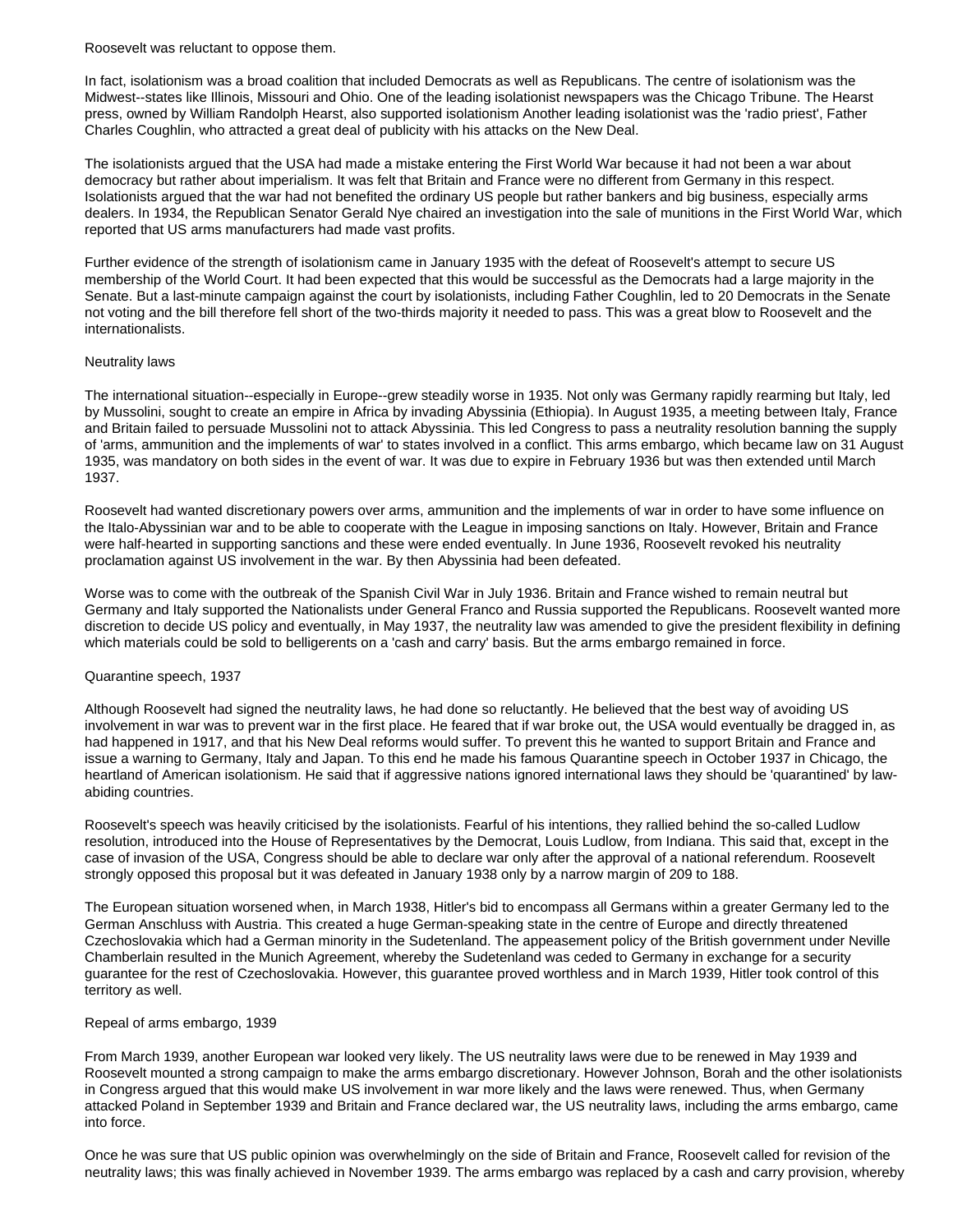belligerent states could be sold arms and other war supplies if they paid cash and carried them away in their own ships. This clearly favoured Britain, with its stronger navy and economy, over Germany.

The isolationists opposed bitterly the repeal of the arms embargo. They feared it would be the thin end of a wedge that would lead to US involvement in war. After the defeat of France in June 1940, US support became more and more important to Britain's survival. In September, Roosevelt announced the destroyer-bases deal, whereby the USA gave Britain 50 over-age destroyers in return for the use of British bases in the Caribbean.

The isolationists retaliated by setting up the America First Committee, which argued that the USA should strengthen its own defences rather than support Britain. America First opposed the Lend Lease Act of July 1941, which promised massive aid to Britain and was highly critical of Roosevelt's policies. However, Japan's attack on the US naval base at Pearl Harbor in December 1941 and the German declaration of war that followed effectively ended US isolationism, as it became unpatriotic not to support the war effort. Historians sometimes refer to 'the myth of isolationism' but it was no myth as far as Roosevelt was concerned. His efforts to support Britain and France and to deter Germany, Italy and Japan were opposed at every turn by the isolationists. It was only the attack on Pearl Harbor that finally undermined US isolationism and allowed the USA to become the superpower we know today.

#### Major US isolationists

William Borah (1865-1940) 1890 Admitted to the Bar and practised in Lyons, Kansas. 1896 Unsuccessfully ran for election to Congress on a Silver Republican ticket for Idaho. 1903 Unsuccessfully ran for nomination as a Republican Senator. 1907 Elected as a Republican to the US Senate and served there until his death in 1940. Chaired several Senate committees, including the Committee on Foreign Relations. 1936 Unsuccessfully ran for Republican presidential nomination. 1939 Opposed repeal of the arms embargo following the outbreak of war.

#### Hiram Johnson (1866-1945)

Republican governor of California 1911-17 and senator for California from 1917 until his death in 1945. He favoured many of Franklin Roosevelt's New Deal reforms but opposed Roosevelt's internationalist outlook in foreign policy.

#### William Randolph Hearst (1863-1951)

Press magnate who owned the Hearst chain of 23 newspapers, plus gold and silver mines. He was a populist who used his papers to influence public opinion.

#### He favoured an 8-hour working day, public ownership of utility companies and direct election of US senators.

1903-07 Served as a US congressional representative. 1904 Campaigned, unsuccessfully, for Democratic Party presidential nomination. 1905, 1909 Served as mayor of New York City. 1906 Served as governor of New York State. 1930s Hearst's newspapers were strongly isolationist but he lost much of his influence during the Second World War. Chronology April 1917 US intervention in First World War. March 1920 Senate rejects US membership of League of Nations. March 1933 Franklin Roosevelt becomes president. January 1935 Senate rejects US membership of World Court. August 1935- Neutrality Acts passed by May 1937 Congress. January 1938 Ludlow resolution narrowly rejected by House of Representatives. November 1939 Repeal of arms embargo. December 1941 Japanese attack on Pearl Harbor; Germany declares war on USA. Gerald Nye (1892-1971) 1912 Began several years' service as journalist and editor of various Wisconsin newspapers. 1926 Elected to Congress, on the progressive wing of the Republican Party. 1934 Submitted a resolution asking the Senate Foreign Relations Committee to investigate the link between US entry into the First World War and munitions industry lobbying. 1936-39 Nye generally supported the Neutrality Acts although, during the Spanish Civil War, he tried to amend the arms embargo so that it would apply to Italy and Germany but not to the Spanish government. 1939-41 Nye remained a staunch isolationist, although not a pacifist. In 1940, he attacked Roosevelt's policy of 'all aid to Britain and France short of entering war', believing it to have misled Britain and France into a false sense of security. 1941 Nye was the most active member of the America First Committee in the Senate. 1944 Although he had supported the war (after Japan's attack on US ships in Pearl Harbor, 7 December 1941), Nye lost his Senate seat because his isolationist views made him unpopular once the USA was at war.

#### Key concept

#### Understanding terms and concepts

#### Before you read this

It is not quite true that the USA did nothing at all in European affairs between the wars--look at the story of German reparations, for example. Check your textbook or your notes. Where was the USA active in the world between the wars, and what policy did it follow?

## Key points

\* US isolationism (a reluctance to become involved in the political affairs of Europe) had its origins in the early history of the USA but was stimulated by disillusionment with the USA's role in the First World War.

\* Isolationism in the 1930s was also partly a reaction to the policies of Hitler and Mussolini that seemed to be driving Europe towards war. Most Americans were determined to keep out of such a war.

\* An early victory for the isolationists was the defeat of US membership of the World Court in January 1935. This was blocked in the Senate, where it was opposed by isolationists such as Hiram Johnson and William Borah. The Ludlow resolution of January 1938,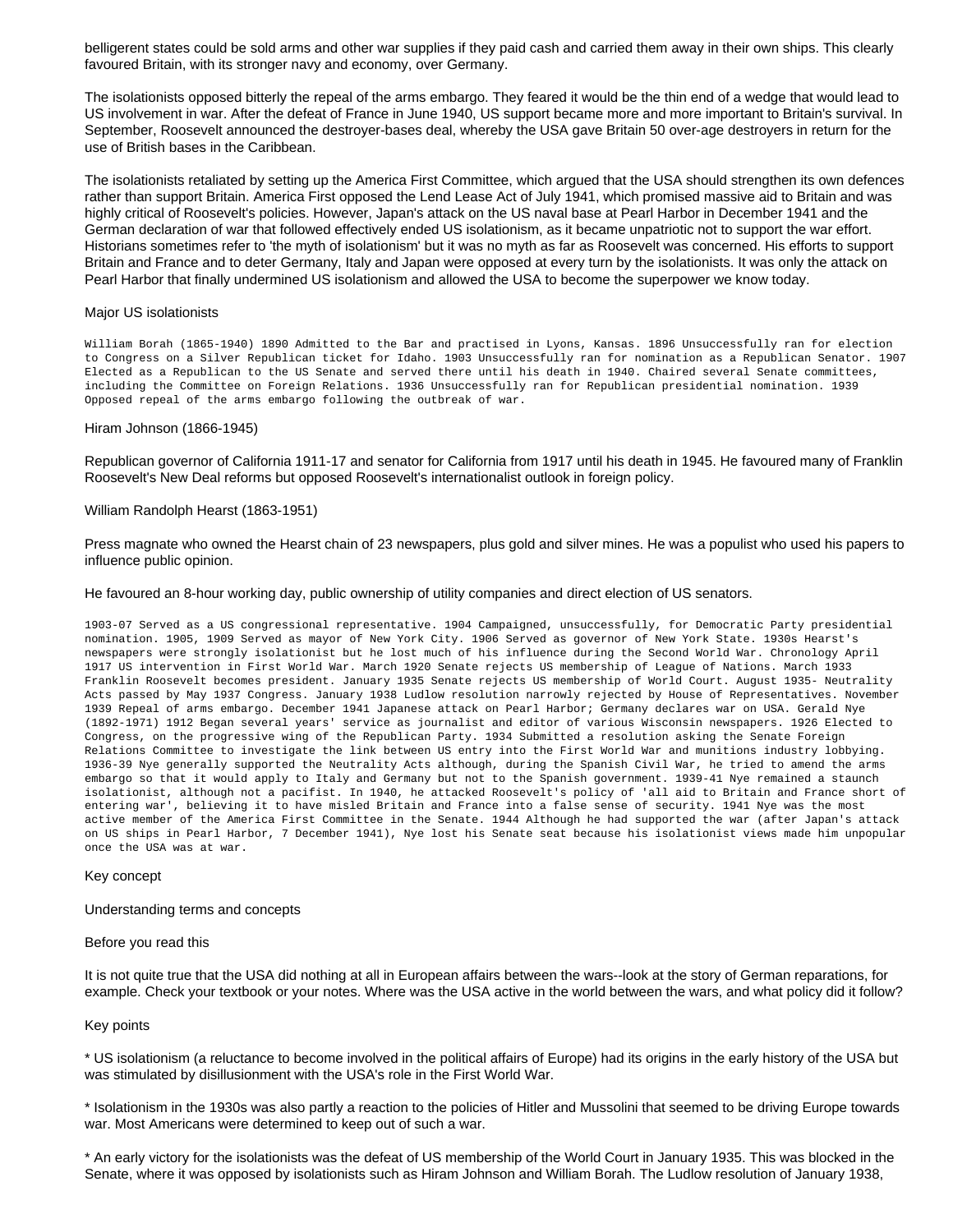which was only narrowly defeated, showed the strength of isolationism in the house.

\* The main aim of the isolationists was to use the Neutrality laws of 1935-37, especially the arms embargo, to prevent the Roosevelt administration from taking sides in the event of war in Europe. However, the arms embargo was repealed in November 1939, once war broke out.

\* Following the destroyer for bases deal with Britain in September 1940, the isolationists established the America First Committee to oppose Roosevelt's increasing aid to Britain, which they feared would lead to direct US involvement in the war.

\* The Japanese attack on Pearl Harbor in December 1941 was followed by a German declaration of war on the USA and this effectively ended US isolationism.

George Washington (1732-99): first president of the USA. He warned Americans to avoid becoming involved in European quarrels and was much quoted by isolationists in the 1930s.

Woodrow Wilson (1856-1924): Democratic president of the USA 1913-21. He took the USA into the First World War in 1917 and launched a campaign for a League of Nations, but it was rejected by the Senate.

League of Nations: established in 1919 on the principle of collective security. It was handicapped by the USA's refusal to join, as well as by the absence of the USSR until 1933 and the departure of Japan, Italy and Germany in the 1930s.

New Deal: programme of economic reforms introduced by Franklin Roosevelt. Their main aims were to achieve economic recovery and justice, especially for the unemployed and the low paid.

Midwest: farming and ranching region of the USA, characterised by traditional US principles of family and religion and hostility to political involvement abroad.

Father Charles Coughlin (1891-1979): Roman Catholic priest and political agitator. In the early 1930s, his weekly radio show reached over 40 million listeners. Coughlin was an outspoken critic of Roosevelt's New Deal and of his internationalist policies. His broadcasts were suppressed in 1942 for criticising US involvement in the Second World War.

World Court: the International Court of Arbitration established at The Hague, Netherlands, in 1899, to settle disputes between countries.

discretionary powers: giving the president the authority to decide on a policy, rather than having to follow a specific policy laid down by Congress.

Spanish Civil War 1936-39: conflict between the leftwing government of Spain (the Republicans) and the right-wing Nationalists led by General Francisco Franco. The war attracted widespread involvement on both sides by volunteers from around the world.

Ludlow resolution: Congressional resolution put forward by Louis Ludlow, a member of the House of Representatives from Indiana. It proposed that any future declaration of war by the USA should be made dependent on a national referendum. Its narrow defeat in January 1938 showed the strength of isolationism in the late 1930s.

## **Questions**

\* Was the USA wise to stay out of the League of Nations?

\* To what extent was isolationism merely a mask for opposition to the New Deal?

\* In what ways did the struggle over isolationism and neutrality strengthen the position of the presidency? Does the evidence suggest that this was Roosevelt's underlying motive in trying to support Britain?

## Weblink

Even the briefest of Google searches will show that many sites refer to 'the myth of isolationism'. This is because US historians have questioned the extent to which the USA really did cut itself off from world events, and have pointed out that Roosevelt actually did have a foreign policy. In this connection, you might like to look at the History Today site, www.historytoday.com, where there is an article on Roosevelt's foreign policy by Robert Dallek, though this is a subscription service. To read Roosevelt's policy from his own mouth, see his 1936 annual message to Congress at: http://newdeal.feri.org/Texts/subject. htm#97.

Finally, there are useful essays that put the USA's isolationist tendencies into the wider context at: www.u-s-history.com/ pages/h1601.html and www.yale.edu/ ynhti/curriculum/units/1978/3/ 78.03.05.x.html.

## Further reading

Cole, W. (1983) Roosevelt and the Isolationists, University of Nebraska Press. A good, detailed study.

Dallek, R. (1979) Franklin Roosevelt and American Foreign Policy, 1932-1945, OUP. The standard work on Roosevelt's foreign